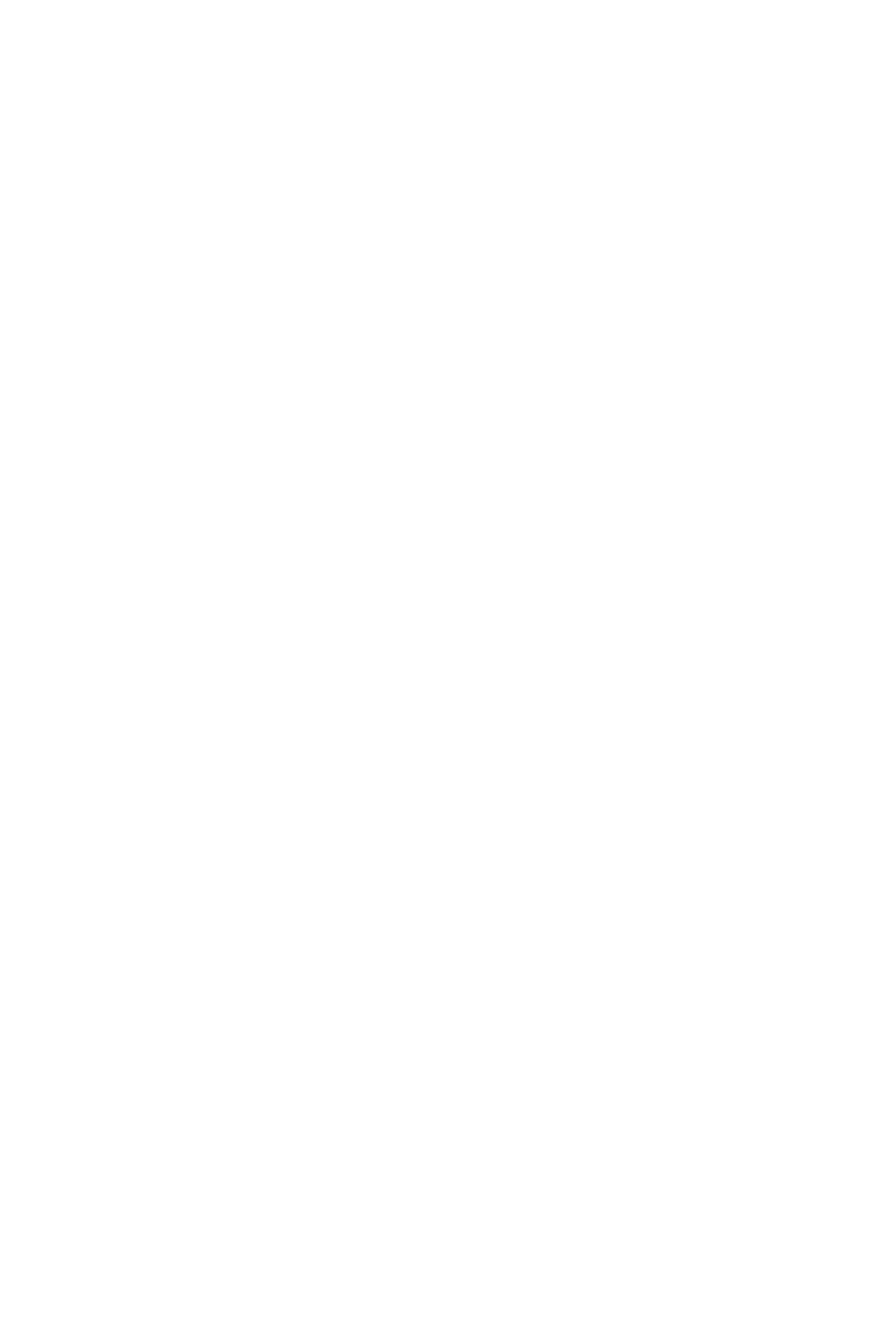# SAFEGUARDING CHILDREN'S RIGHTS IN IMMIGRATION LAW

 *Edited by*  Mark Klaassen Stephanie Rap Peter RODRIGUES Ton Liefaard

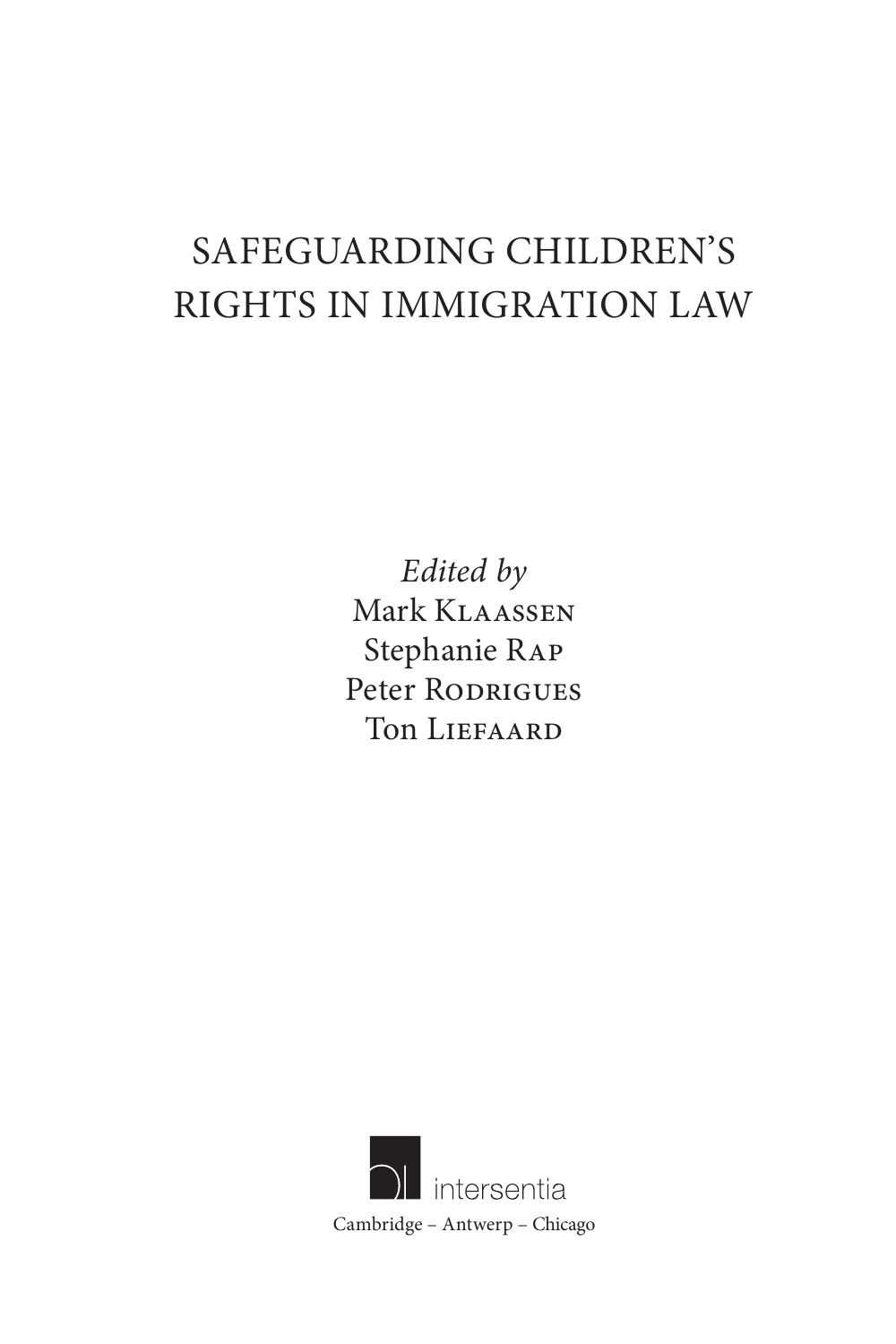Intersentia Ltd 8 Wellington Mews Wellington Street | Cambridge CB1 1HW | United Kingdom Tel.: +44 1223 736 170 Email: mail@intersentia.co.uk www.intersentia.com | www.intersentia.co.uk

*Distribution for the UK and Ireland:* NBN International Airport Business Centre, 10 Thornbury Road Plymouth, PL6 7PP United Kingdom Tel.: +44 1752 202 301 | Fax: +44 1752 202 331 Email: orders@nbninternational.com

*Distribution for Europe and all other countries:* Intersentia Publishing nv Groenstraat 31 2640 Mortsel Belgium Tel.: +32 3 680 15 50 | Fax: +32 3 658 71 21 Email: mail@intersentia.be

*Distribution for the USA and Canada:* Independent Publishers Group Order Department 814 North Franklin Street Chicago, IL 60610 **USA** Tel.: +1 800 888 4741 (toll free) | Fax: +1 312 337 5985 Email: orders@ipgbook.com

#### Safeguarding Children's Rights in Immigration Law © The editors and contributors severally 2020

The editors and contributors have asserted the right under the Copyright, Designs and Patents Act 1988, to be identified as authors of this work.

 No part of this book may be reproduced, stored in a retrieval system, or transmitted, in any form, or by any means, without prior written permission from Intersentia, or as expressly permitted by law or under the terms agreed with the appropriate reprographic rights organisation. Enquiries concerning reproduction which may not be covered by the above should be addressed to Intersentia at the address above.

Artwork on cover: Aleksandar Mijatovic – Shutterstock

 ISBN 978-1-78068-949-4 D/2020/7849/11 NUR 828

 British Library Cataloguing in Publication Data. A catalogue record for this book is available from the British Library.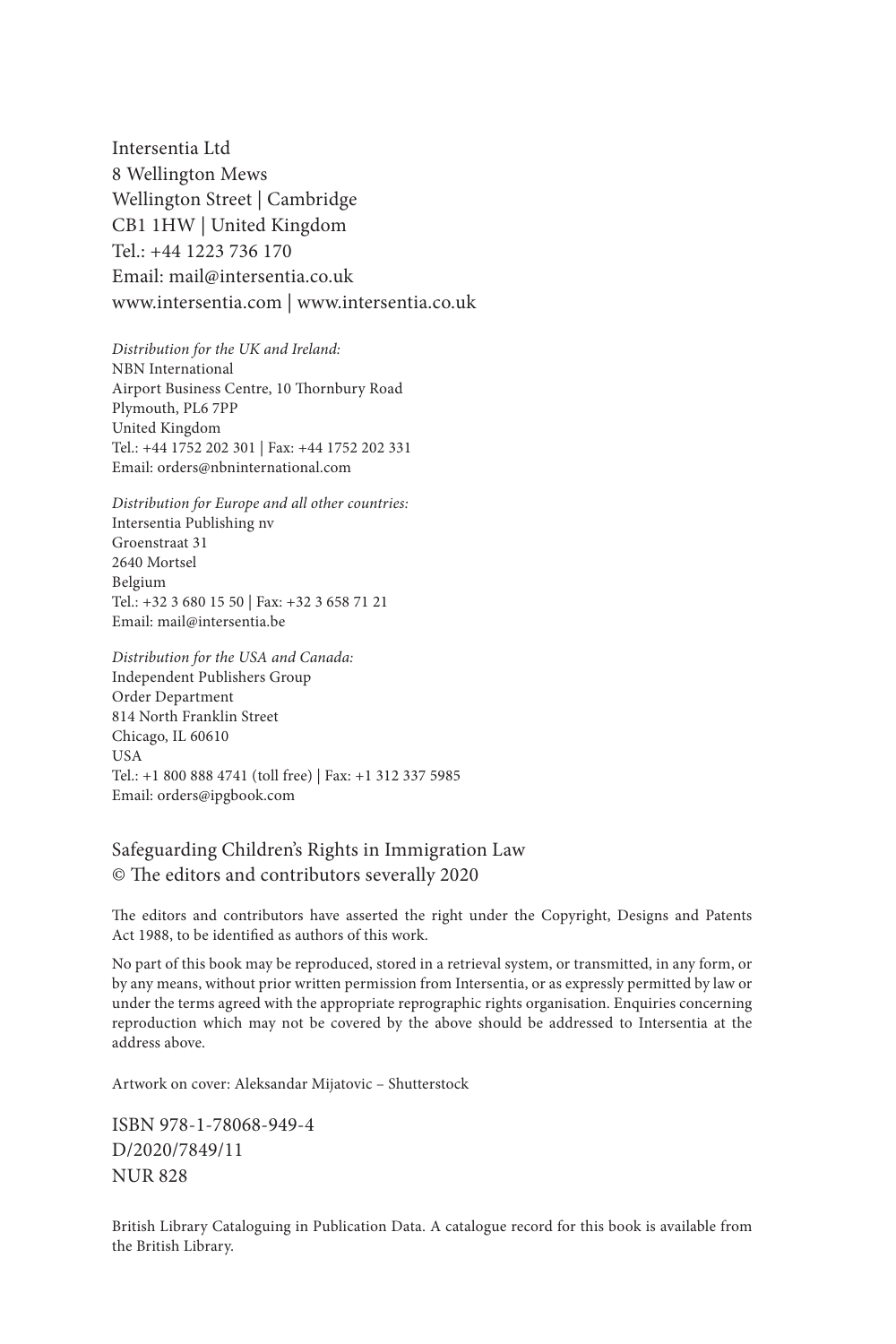## **PREFACE**

## **Children on the Move are Children in the First Place**

#### Ton LIEFAARD\*

## 1. 30 YEARS OF THE UN CONVENTION ON THE RIGHTS OF THE CHILD

 With the adoption of the UN Convention on the Rights of the Child (UNCRC), on 20 November 1989, and its almost universal ratification 30 years later, the international community sends out a clear message to the world, which has fundamentally challenged – and continues to challenge – the way children are looked at in legal systems across the globe: each child must, first and foremost, be recognised as a human being with human rights and fundamental freedoms. This message has had far-reaching implications for domestic legal systems and the way children are treated, in theory and practice. It has resulted in the development of new legislation or the adjustment of existing law and practices, also under the influence of an emerging body of case law, internationally and nationally.<sup>1</sup> A growing number of studies, more general and specific ones, confirm that the UNCRC and related international and regional standards have had a significant impact on legislation, jurisprudence and policy at the domestic level.<sup>2</sup> The UNCRC has also generated additional standard-setting in different regions in the world, which has contributed to the development of a comprehensive, multi-level, dynamic and also complex legal framework. 3

Vice-dean of Leiden Law School and holds the UNICEF Chair in Children's Rights at Leiden University, the Netherlands.<br><sup>1</sup> Karin Arts, 'Twenty-Five Years of the United Nations Convention on the Rights of the Child:

Achievements and Challenges' (2014) 61 Netherlands International Law Review 267; Ton Liefaard and Julia Sloth-Nielsen (eds.), *The United Nations Convention on the Rights of the Child: Taking Stock after 25 Years and Looking Ahead* (Brill 2017).<br><sup>2</sup> See e.g. Laura Lundy, Ursula Kilkelly and Bronagh Byrne, 'Incorporation of the United

Nations Convention on the Rights of the Child in Law: A Comparative Review' (2013) 21 International Journal of Children's Rights 442.<br><sup>3</sup> Ursula Kilkelly and Ton Liefaard, 'International Children's Rights: Reflections on a Complex,

Dynamic, and Relatively Young Area of Law ' in Ursula Kilkelly and Ton Liefaard (eds.), International Human Rights of Children (Springer 2019).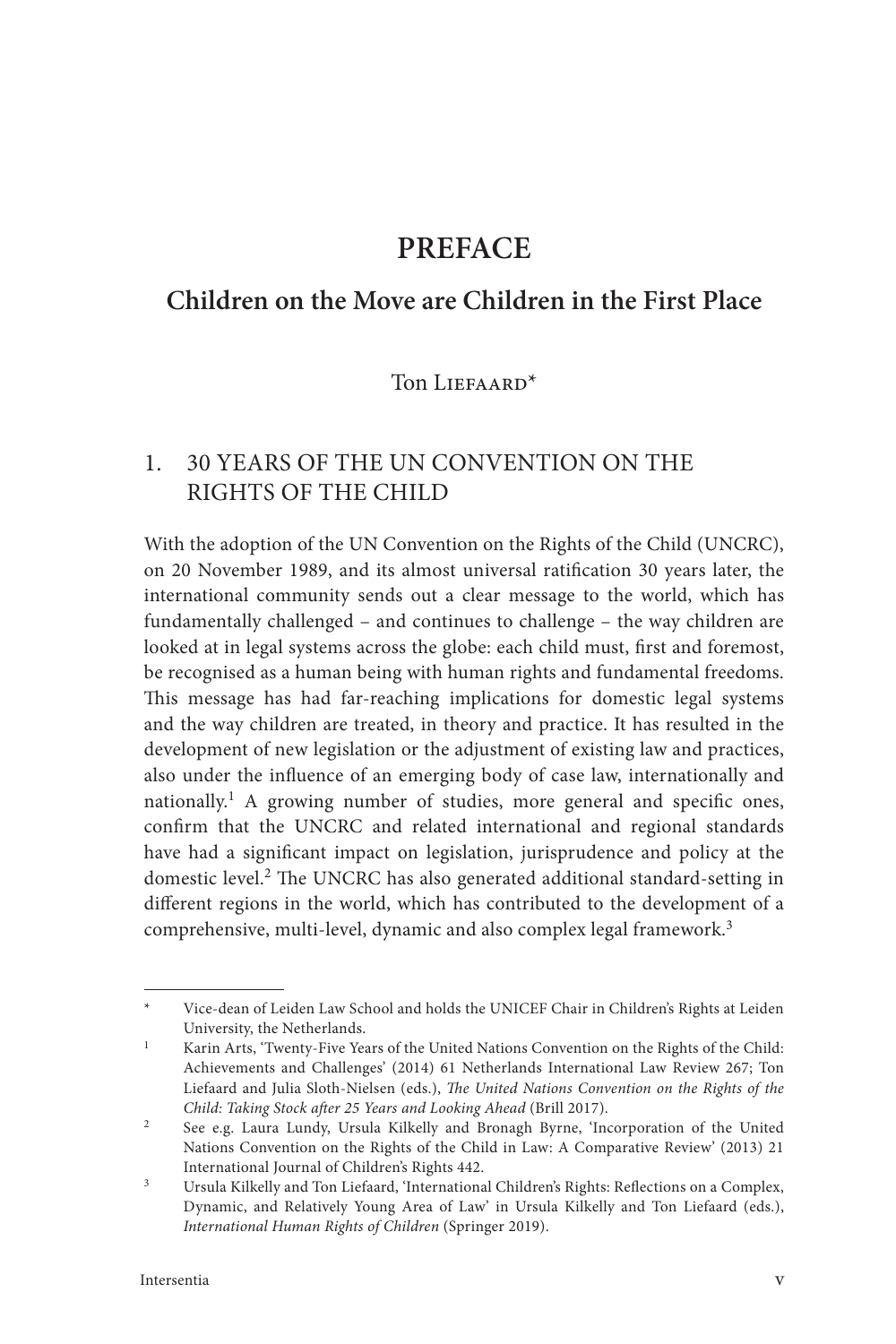Preface

Over the past 30 years, there have been serious efforts made to further develop and tailor the children's rights framework to *specific contexts* in which children live and develop, such as child protection, juvenile justice, health & biomedicine and migration; to *specific themes*, including violence against children, sexual exploitation and trafficking of children, children in armed conflict and children and digital technologies; and to *specific groups of children*, including children in conflict with the law, children as victims and witnesses and children in alternative care. As part of these efforts, the UNCRC's core notions have been upheld and elaborated upon. This is particularly true for the principle that the best interests of the child have to be a primary consideration ' $[i]$ n all actions concerning children' (Art. 3(1) UNCRC), which in the view of the UN Committee on the Rights of the Child means that these interests have 'high priority'<sup>4</sup> and assumes an unconditional respect for children's rights and freedoms as a baseline.<sup>5</sup> Other fundamental notions are the right of the child to be recognised as a member of her or his family and to be cared for by her or his parents (see the UNCRC Preamble, arts. 7, 9 and 18 UNCRC), respect for children's evolving capacities and emerging autonomy (Art. 5 UNCRC) and the right to be heard (Art. 12 UNCRC), which has developed into broader concepts such as participation and child-friendly justice.<sup>6</sup> A more recent development revolves around children's access to justice, which, fuelled, among others, by the adoption and entry into force of the Third Optional Protocol to the UNCRC on a communication procedure, underscores the importance of children's access to effective remedies in case of rights violations, without which children's rights have little meaning.<sup>7</sup> Access to justice for children can also be seen as a means to develop more just, inclusive and sustainable societies, also in light of the 2030 Sustainable Development Goals, in which children are taken seriously as actors and citizens.

Yet, persistent challenges remain,<sup>8</sup> one of which revolves around the (lack of) recognition that 'each child' (Art.  $2(1)$  UNCRC) must be acknowledged as rights

<sup>&</sup>lt;sup>4</sup> UN Committee on the Rights of the Child, 'General Comment No. 14 on the right of the child to have his or her best interests taken as a primary consideration (art. 3, para. 1)' (2013) UN Doc CRC/C/GC/14, para. 39.

<sup>&</sup>lt;sup>5</sup> Michael Freeman, 'Article 3. The Best Interests of the Child' in André Alen and others (eds.), *A Commentary on the United Nations Convention on the Rights of the Child* ( Nijhoff Publishers 2007).<br>
<sup>6</sup> See e.g. Aoife Daly and Stephanie Rap, 'Children's Participation in the Justice System' in

Ursula Kilkelly and Ton Liefaard (eds.), *International Human Rights of Children* ( Springer

<sup>2019).&</sup>lt;br><sup>7</sup> Ton Liefaard, 'Access to Justice for Children: Towards a Specific Research and Implementation Agenda' (2019) 27 International Journal of Children's Rights 195; UN Committee on the Rights of the Child, 'General Comment No. 5: General measures of implementation of the Convention on the Rights of the Child (arts. 4, 42 and 44, para. 6)' (2003) UN Doc

CRC/GC/2003/5.<br><sup>8</sup> See e.g Karin Arts, 'Twenty-Five Years of the United Nations Convention on the Rights of the Child: Achievements and Challenges ' ( 2014 ) 61 Netherlands International Law Review 267 .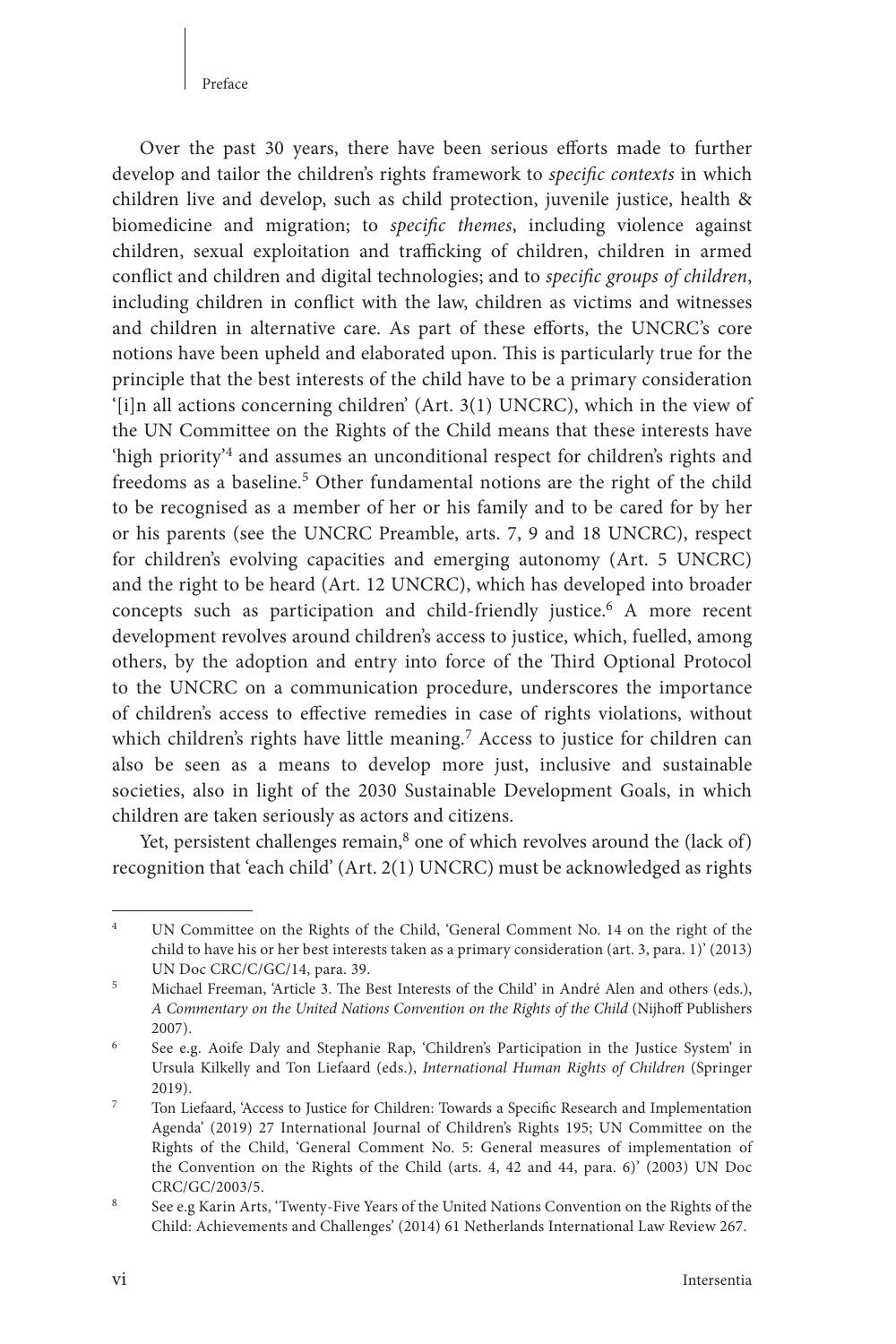holder under the international human rights framework and that states should not unlawfully or arbitrarily limit the legal protection children are entitled to under international law. In this regard, it must be acknowledged that many children suffer from this lack of recognition. One could think of girls, children living in street situations, children deprived of liberty, children with (mental) disabilities, children belonging to indigenous communities, among many others. Th ese children belong to the most stigmatised groups of children in societies across the globe, and they may be subjected to rights violations, because of their low status or lack of visibility in society, including the lack of protection against violence and exploitation, international protection, statelessness, denial of access to basic services, education and health care, and unlawful or arbitrary deprivation of liberty. Children on the move constitute such a group as well and also run the risk of being disregarded and denied adequate rights protection, despite the wealth of international instruments targeted at this protection, at the costs of their right to be regarded as children with human rights in the first place.<sup>9</sup>

### 2. CHILDREN ON THE MOVE

 Today, millions of children are on the move worldwide and, although this is not a new phenomenon, its scale is without precedent.<sup>10</sup> Children are fleeing conflicts and wars. They move with or without their parents to attain a better future. Throughout the migration process, children find themselves in a particularly vulnerable position. Children may find themselves and their family without lawful residence in the state they reside in. As a result of unlawful

<sup>9</sup> See UN Committee on the Protection of the Rights of All Migrant Workers and Members of their Families and Committee on the Rights of the Child, ' Joint General Comment No. 3 of the Committee on the Protection of the Rights of All Migrant Workers and Members of their Families and No. 22 of the Committee on the Rights of the Child on the general principles regarding the human rights of children in the context of international migration ' (2017) UN Doc CMW/C/GC/3-CRC/C/GC/22; UN Committee on the Protection of the Rights of All Migrant Workers and Members of their Families and Committee on the Rights of the Child, 'Joint General Comment No. 4 of the Committee on the Protection of the Rights of All Migrant Workers and Members of their Families and No. 23 of the Committee on the Rights of the Child on State obligations regarding the human rights of children in the context of international migration in countries of origin, transit, destination and return ' (2017) UN Doc CMW/C/GC/4-CRC/C/GC/23; see also UN Committee on the Rights of the Child, ' General Comment No. 6: Treatment of Unaccompanied and Separated Children Outside their Country of Origin' (2005) Un Doc CRC/GC/2005/6; see also the various contributions in this book.<br><sup>10</sup> Ciara Smyth, 'Migration, Refugees, and Children's Rights' in Ursula Kilkelly and Ton

Liefaard (eds.), *International Human Rights of Children* (Springer 2019), 422 with reference to UNICEF, *Uprooted: The growing crisis for refugee and migrant children* (UNICEF 2016); UNHCR , *Global Trends: Forced Displacement in 2018* ( UNHCR 2018 ) .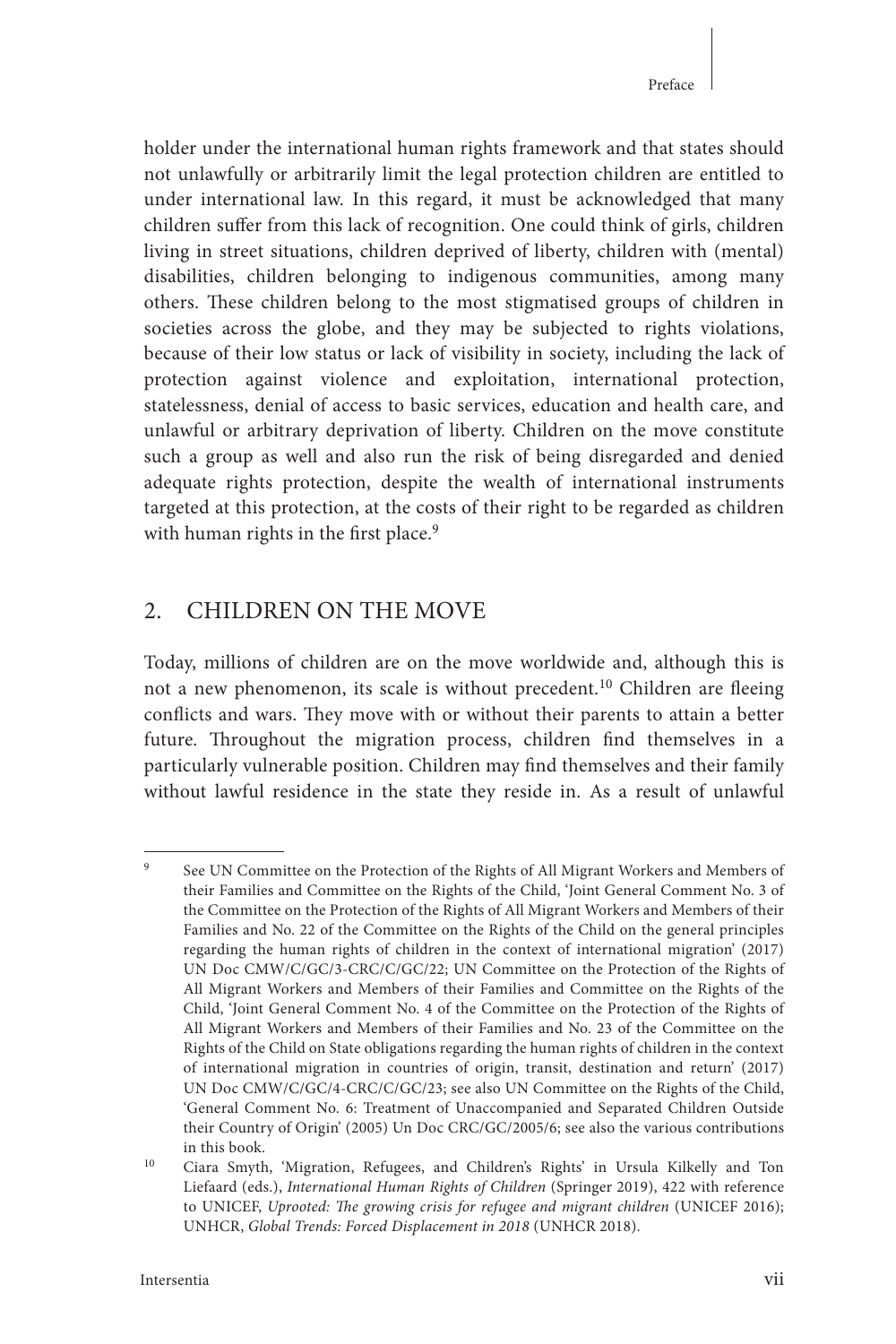residence, children are often deprived of or restricted in their liberty.<sup>11</sup> Unaccompanied or separated children, who are dependent on (legal) guardians, are vulnerable to human trafficking and exploitation; sometimes even with involvement of their family.<sup>12</sup> Another significant issue relating to the legal protection of children in immigration law is the prevention of statelessness and the protection of the human rights of stateless children.<sup>13</sup> Recent data of the United Nations High Commissioner for Refugees (UNHCR) suggest that in 2018 111,000 unaccompanied and separated child refugees were reported and that around 27,600 unaccompanied and separated children sought asylum on an individual basis.<sup>14</sup> The UNHCR warns, however, that these numbers are likely to be significant underestimates. Children formed about half of the refugee population in 2018. In its 2016 report on refugee and migrant children, UNICEF reported that '[a]round the world, almost 50 million children have migrated across borders or been forcibly displaced', again a conservative estimate;  $15$  28 million boys and girls have fled from violence and insecurity. As UNICEF points out '[t]he story of child migrants and refugees is a global story, not one confined to a single region.<sup>16</sup>

Despite the proliferation of children's rights worldwide and the growing acceptance of the idea of children's entitlement to special protection, also within immigration law, the focus of migration control often lies heavily on safety and security, often at the cost of adequate human rights protection and the best interests of the child serving as a primary consideration for governments, policy makers and judiciaries.<sup>17</sup> Given the significant numbers of migrant or refugee

<sup>&</sup>lt;sup>11</sup> See e.g. Human Rights Watch, 'Children at Risk in US Border Jails: Congress Should End Abusive Conditions' (Human Rights Watch, 20 June 2019) <http://www.hrw.org/ news/2019/06/20/children-risk-us-border-jails >.<br><sup>12</sup> UN Committee on the Rights of the Child, 'General Comment No. 6: Treatment of

Unaccompanied and Separated Children Outside their Country of Origin ' (2005) UN Doc CRC/GC/2005/6. 13 See e.g UN Committee on the Protection of the Rights of All Migrant Workers and Members

of their Families and Committee on the Rights of the Child, 'Joint General Comment No. 4 of the Committee on the Protection of the Rights of All Migrant Workers and Members of their Families and No. 23 of the Committee on the Rights of the Child on State obligations regarding the human rights of children in the context of international migration in countries of origin, transit, destination and return' (2017) UN Doc CMW/C/GC/4-CRC/C/GC/23, para. 20ff and 23ff.<br><sup>14</sup> UNHCR, *Guidelines on Assessing and Determining the Best Interests of the Child* (UNHCR

<sup>2018).&</sup>lt;br>
<sup>15</sup> UNICEF, *Uprooted: The growing crisis for refugee and migrant children* (UNICEF 2016).<br>
<sup>16</sup> Ibid, para. 6.<br>
<sup>17</sup> UN Committee on the Protection of the Pichts of All Micront Workers and Momba

<sup>17</sup> UN Committee on the Protection of the Rights of All Migrant Workers and Members of their Families and Committee on the Rights of the Child, 'Joint General Comment No. 3 of the Committee on the Protection of the Rights of All Migrant Workers and Members of their Families and No. 22 of the Committee on the Rights of the Child on the general principles regarding the human rights of children in the context of international migration' (2017) UN Doc CMW/C/GC/3-CRC/C/GC/22.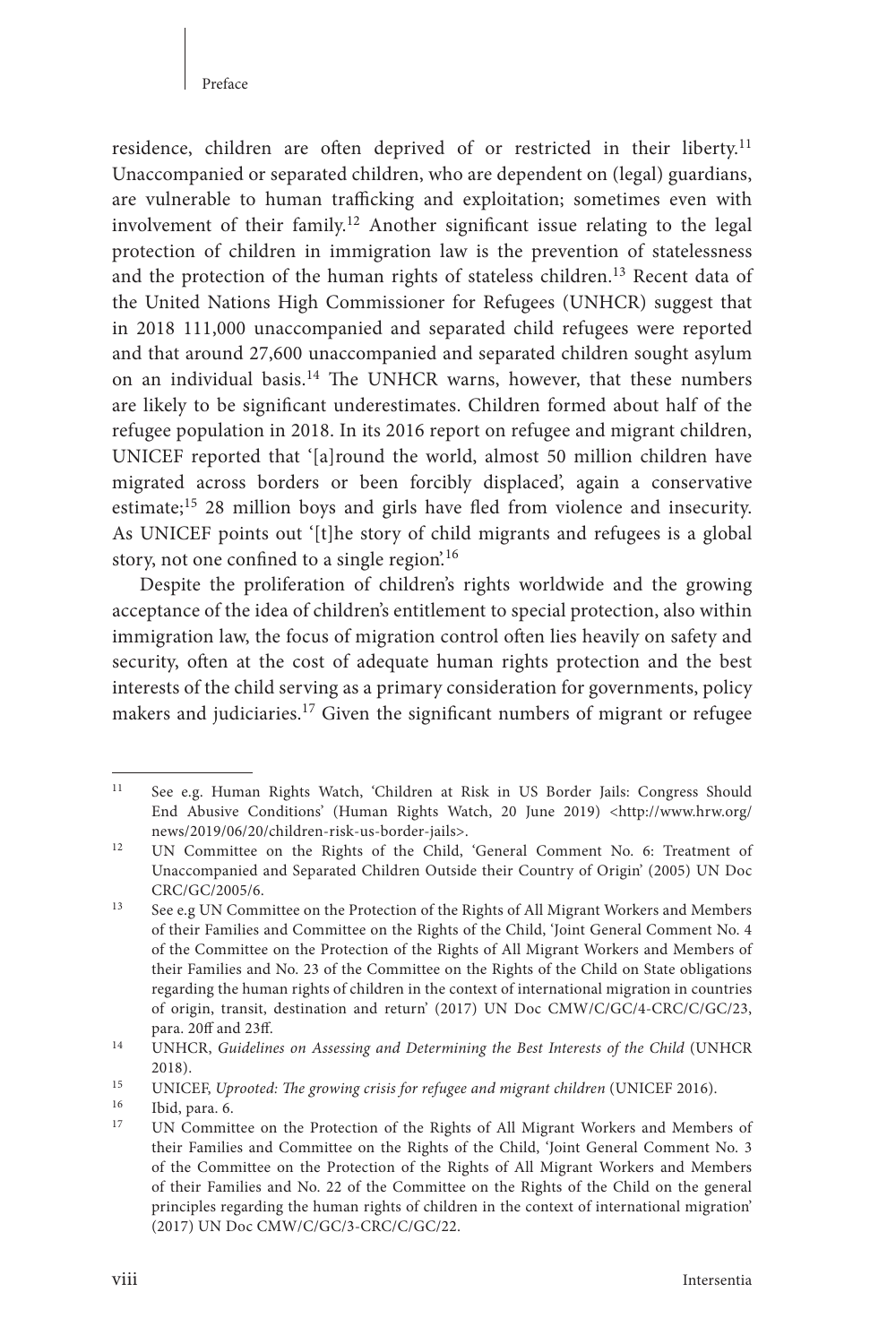children globally and the particular vulnerability of children on the move, this can be considered as seriously problematic.

## 3. ACADEMIA AND CHILDREN'S RIGHTS IN THE CONTEXT OF MIGRATION

The realities and tensions inherently related to the position of children in immigration has fuelled the development of specific policy documents, standards and case law around the protection of children who are migrating with or without their parents. In Europe, for example, the Council of Europe as well as the European Union have developed special action plans, resolutions, recommendations, communications and strategies around the protection of refugee and migrant children. 18 Regional human rights tribunals and domestic courts are increasingly asked to decide on migration-related matters affecting children. 19 Internationally, the position of migrant children has become the subject of many communications under the Third Optional Protocol to the UNCRC and the first views that have been adopted by the CRC Committee deal with migration-related issues, including the first case which dealt with the deportation of a girl from Denmark to Somalia, where she would face an alleged risk of being forcefully subjected to female genital mutilation.<sup>20</sup> In addition, a growing body of jurisprudence at the international, regional and national level can be identified. In addition, there is a growing body of research on specific elements of asylum and immigration proceedings, including on the exploration of the meaning of children's rights in the context of these proceedings, conducted by academics, international and national governmental and non-governmental organisations and monitoring mechanisms.<sup>21</sup>

This book, which brings together a selection of scientific papers presented at the conference 'Safeguarding Children's Rights in Immigration Law', organised by the Institute of Immigration Law and the Department of Child Law at Leiden

<sup>18</sup> See e.g. Council of Europe , *Council of Europe Action Plan on Protecting Refugee and Migrant Children in Europe (2017-2019)* (Council of Europe 2017); Council of Europe, *Council of Europe Strategy for the Rights of the Child (2016-2021)* (Council of Europe 2016); European Commission, 'Communication from the Commission to the European Parliament and the Council: The protection of children in migration' COM(2017) 211 final; and the many resolutions and recommendations of the Parliamentary Assembly of the Council of Europe on this matter.<br>
<sup>19</sup> See the different contributions to this book.<br>
<sup>20</sup> See Julia Sloth-Nielsen, 'Case Note 2018/1. Communication 3/2016: I.A.M. on b

K.Y.M. v Denmark' [2018] Leiden Children's Rights Observatory; Mark Klaassen and Peter Rodrigues, 'The Committee on the Rights of the Child on Female Genital Mutilation and Non-Refoulement' [2018] Leiden Law Blog.<br><sup>21</sup> See e.g. Ciara Smyth, 'Towards a Complete Prohibition on the Immigration Detention of

Children' (2019) 19 Human Rights Law Review 1; UNHCR, *Guidelines on Assessing and Determining the Best Interests of the Child* (UNHCR 2018); and the contributions in this book.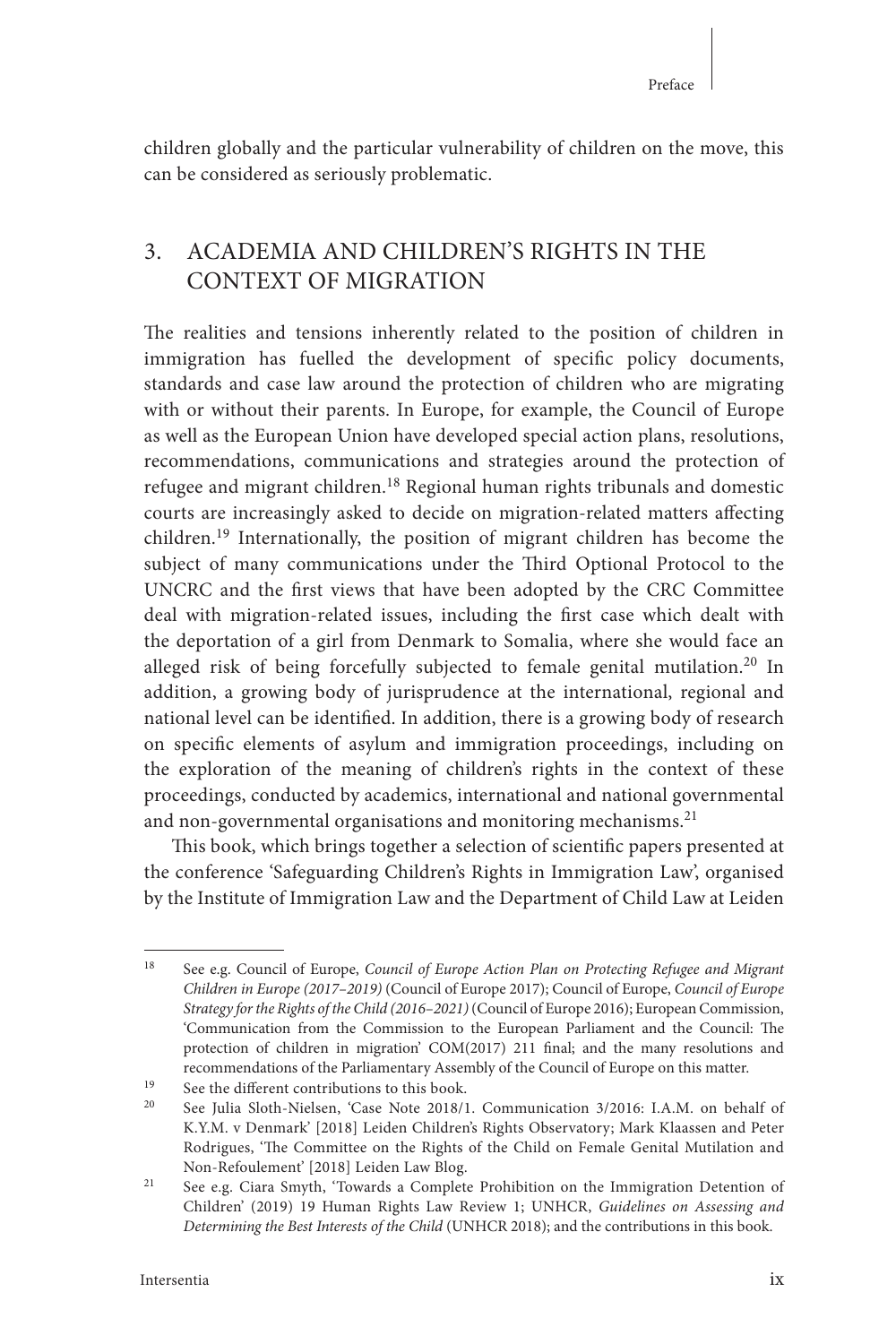University in November 2018, reflects the growing concern for children in immigration. It also shows the diversity of issues related to immigration and children, including family reunification, detention, participation, human trafficking and the rights of siblings in the context of migration, as well as the significance of regional legal systems and infrastructures for the protection of children in migration. While this book includes many contributions from Europe, it is important to point to the developments in other parts of the world, including Africa, South and South-East Asia and the Americas.<sup>22</sup> It is furthermore apparent that much of the scholarship around migration and children focuses on detention.<sup>23</sup> This could be explained by a genuine concern, around the world, of civil society organisations, international and domestic monitoring mechanisms, academia and also intergovernmental agencies about the widespread use of deprivation of liberty of children, and families, in reception, transit, relocation or other migration-related centres. It is fair to say that on this particular matter efforts are made to push for a higher standard than the one laid down in Article 37(b) UNCRC and proclaiming, as suggested by the Committee on the Rights of the Child and the Committee on the Protection of the Rights of All Migrant Workers and Members of their Families that ' child and family immigration detention should be prohibited by law and its abolishment ensured in policy and practice.<sup>24</sup> As pointed out in scientific literature,  $25$  this position is not yet supported by international law, but as argued by the committees in their joint general comment

 ' the possibility of detaining children as a measure of last resort, which may apply in other contexts such as juvenile criminal justice, is not applicable in immigration

<sup>&</sup>lt;sup>22</sup> See e.g. Bina D'Costa, 'Of Responsibilities, Protection, and Rights: Children's Lives in Conflict Zones' (2018) 10 Global Responsibility to Protect 261; UNHCR, *Children on the Run* 

<sup>(</sup> UNHCR 2014 ).<br>
<sup>23</sup> See also the various contributions on this.<br>
<sup>24</sup> UNL Committee on the Protection of the

UN Committee on the Protection of the Rights of All Migrant Workers and Members of their Families and Committee on the Rights of the Child, 'Joint General Comment No. 4 of the Committee on the Protection of the Rights of All Migrant Workers and Members of their Families and No. 23 of the Committee on the Rights of the Child on State obligations regarding the human rights of children in the context of international migration in countries of origin, transit, destination and return' (2017) UN Doc CMW/C/GC/4-CRC/C/GC/23, para. 12; cf earlier UN Committee on the Rights of the Child, ' General Comment No. 6: Treatment of Unaccompanied and Separated Children Outside their Country of Origin ' (2005) Un Doc CRC/GC/2005/6, para. 61; see further Ton Liefaard, 'Deprivation of Liberty of Children' in Ursula Kilkelly and Ton Liefaard (eds.), *International Human Rights of Children* ( Springer 2019) and Ciara Smyth, 'Migration, Refugees, and Children's Rights' in Ursula Kilkelly and Ton Liefaard (eds.), *International Human Rights of Children* (Springer 2019).<br><sup>25</sup> Ton Liefaard, 'Deprivation of Liberty of Children' in Ursula Kilkelly and Ton Liefaard (eds.),

*International Human Rights of Children* (Springer 2019) and Ciara Smyth, 'Migration, Refugees, and Children's Rights' in Ursula Kilkelly and Ton Liefaard (eds.), *International Human Rights of Children* (Springer 2019); FRA, *European legal and policy framework on immigration detention of children* (European Union Agency for Fundamental Rights 2017) 30-31.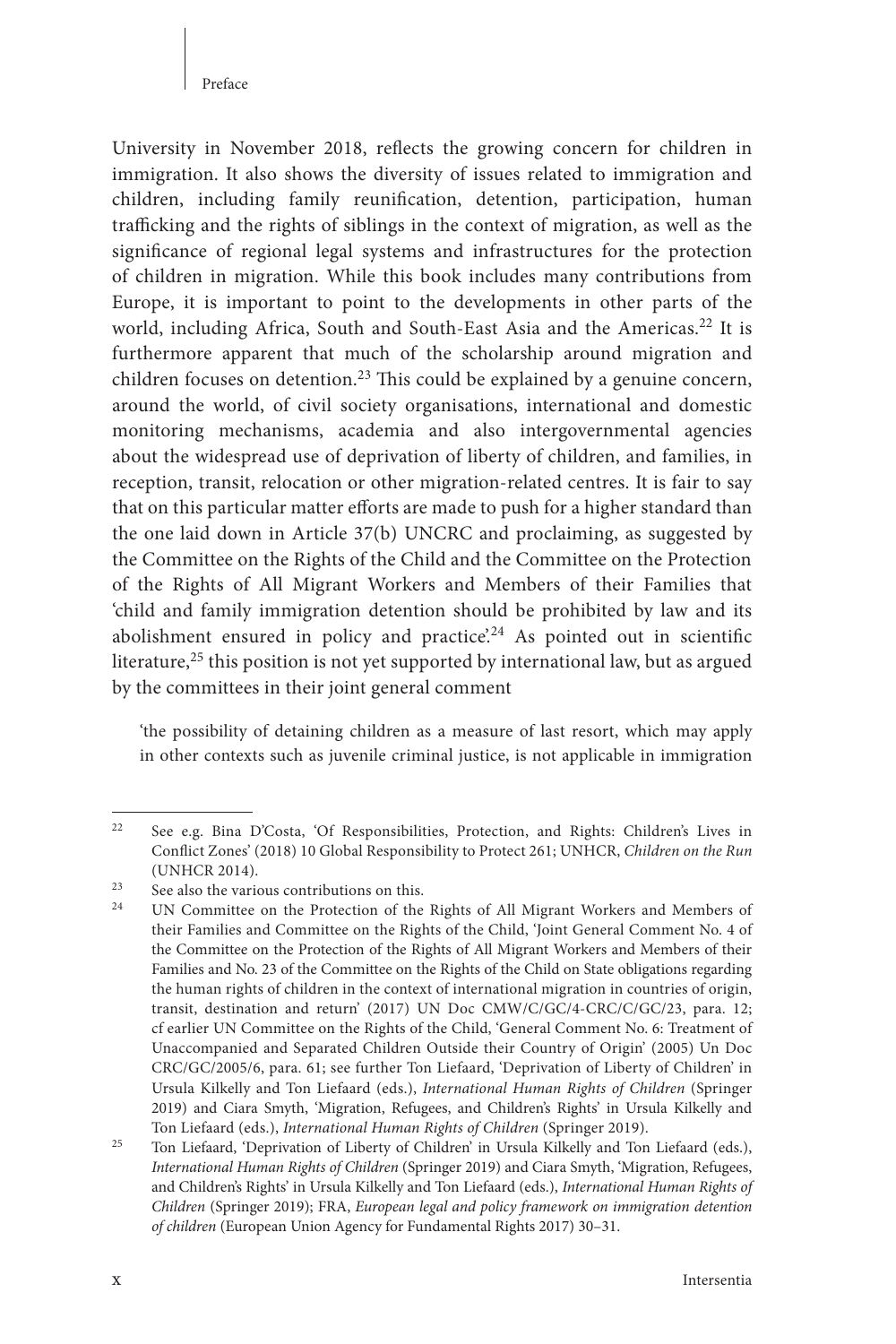proceedings as it would conflict with the principle of the best interests of the child and the right to development'.<sup>26</sup>

 It remains to be seen how this will develop in the near future, also in light of the findings of the United Nations Global Study on Children Deprived of Liberty, which after its publication in November 2019, is likely to further shape the global agenda on this matter and may push for a higher children's rights standard, specifically in the context of immigration.<sup>27</sup>

## 4. FINAL REMARKS: CHILDREN ON THE MOVE ARE CHILDREN IN THE FIRST PLACE

One cannot be sure about what the next 30 years of children's rights will bring for children, in general and specifically for children on the move. It can be assumed, however, that children will not stop migrating and that their position therefore requires continuous attention. It can also be assumed that scholarship, on children's rights and on migration (law), has an important role to play in assessing the theoretical and practical meaning of international and regional instruments safeguarding children's human rights and fundamental freedoms and underscoring that *all* children ought to be recognised as children in the first place. The comprehensive, multi-layered, dynamic and complex framework of international law requires academics' constant focus. This book, which includes contributions of different generations of scholars and is also meant for the education of future researchers and professionals, aims to make a contribution in this regard.

<sup>&</sup>lt;sup>26</sup> UN Committee on the Protection of the Rights of All Migrant Workers and Members of their Families and Committee on the Rights of the Child, 'Joint General Comment No. 4 of the Committee on the Protection of the Rights of All Migrant Workers and Members of their Families and No. 23 of the Committee on the Rights of the Child on State obligations regarding the human rights of children in the context of international migration in countries of origin, transit, destination and return' (2017) UN Doc CMW/C/GC/4-CRC/C/GC/23, para. 10. 27 Manfred Nowak, The United Nations Global Study on Children Deprived of Liberty,

Omnibook 2019; UN GA A/74/136, 11 July 2019; see also Ciara Smyth , ' Towards a Complete Prohibition on the Immigration Detention of Children' (2019) 19 Human Rights Law Review 1.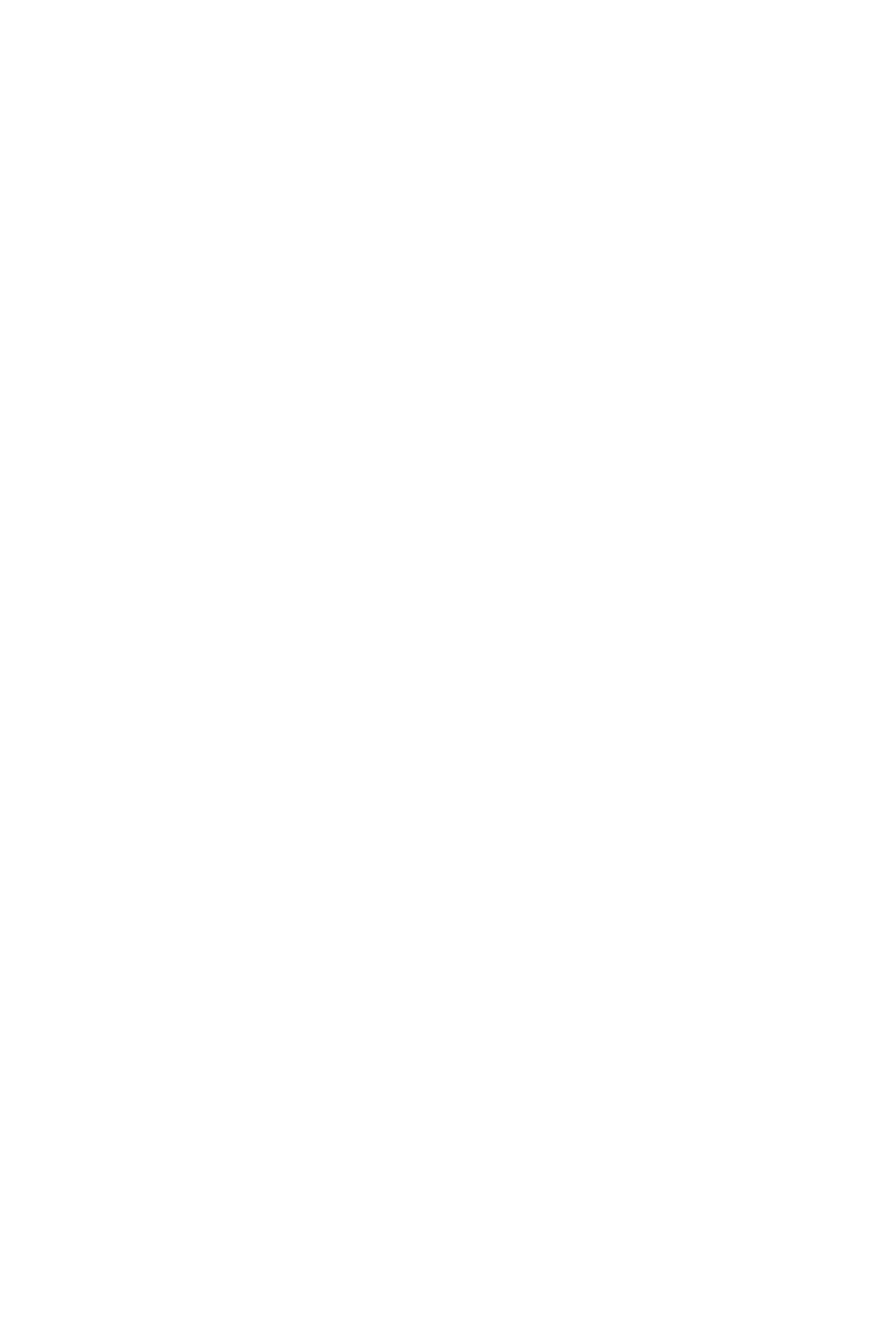## **CONTENTS**

|    | Protection of Minors in European Migration Law            |
|----|-----------------------------------------------------------|
|    |                                                           |
| 1. |                                                           |
| 2. |                                                           |
| 3. | Case Law of the European Court of Human Rights 5          |
| 4. |                                                           |
| 5. |                                                           |
| 6. |                                                           |
| 7. |                                                           |
|    |                                                           |
|    | Participation of Children in Asylum Procedures            |
|    |                                                           |
| 1. |                                                           |
| 2. |                                                           |
| 3. | Participation from a Socio-Empirical Perspective 28       |
| 4. |                                                           |
|    |                                                           |
|    | Unaccompanied Asylum-Seeking Children as Rights Holders:  |
|    | Theory and Reality in the EU Legal System                 |
|    |                                                           |
| 1. |                                                           |
| 2. | General EU Legal Framework as Regards Children  43        |
| 3. |                                                           |
| 4. | The Right to be Heard of Children in Asylum Procedures 53 |
| 5. |                                                           |
| 6. |                                                           |
| 7. | Conclusions: A Look Ahead to the Reform of the Common     |
|    |                                                           |
|    |                                                           |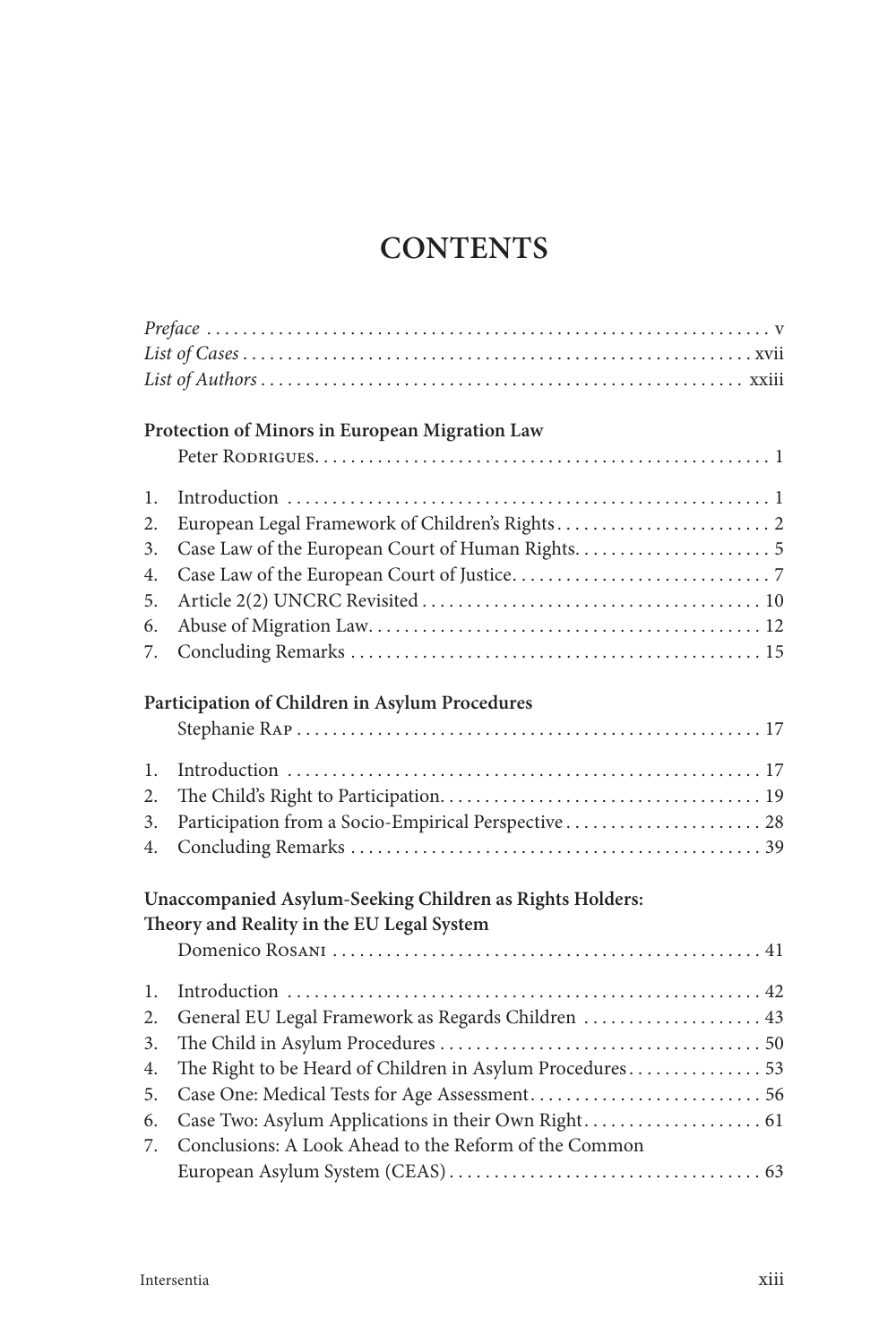|                            | The Rights of Minor Siblings in Migration: Why Migration Policies should<br><b>Stop Systematically Separating Siblings</b>                     |
|----------------------------|------------------------------------------------------------------------------------------------------------------------------------------------|
|                            |                                                                                                                                                |
| 1.<br>2.<br>3.             | The Rights of Siblings under International Children's Rights Law  70                                                                           |
| 4.<br>5.                   | The Relevance of Intact Sibling Relationships from a                                                                                           |
|                            | The (Limited) Role of Children's Rights in EU Family Reunification Law<br>for Beneficiaries of International Protection                        |
|                            |                                                                                                                                                |
| 1.                         |                                                                                                                                                |
| 2.<br>3.<br>4.             | The International and Regional Rules for Family Reunification                                                                                  |
|                            |                                                                                                                                                |
|                            | Combatting Child Smuggling and Trafficking: A Comparative Study of the                                                                         |
|                            | Situation in Nine European States                                                                                                              |
| 1.<br>2.<br>3.<br>4.<br>5. | Awareness Raising on Child Trafficking  106<br>Procedures Related to Child Trafficking  112<br>Assistance to Child Victims of Trafficking  123 |
|                            | Is Immigration Detention Out of the Question? A Child-Based<br>Approach to Immigration Detention and Family Unity                              |
|                            |                                                                                                                                                |
| 1.<br>2.                   | The Best Interests of the Child: From 'Primary' to 'Paramount'                                                                                 |
| 3.                         | Immigration Detention and the Right to Liberty 140                                                                                             |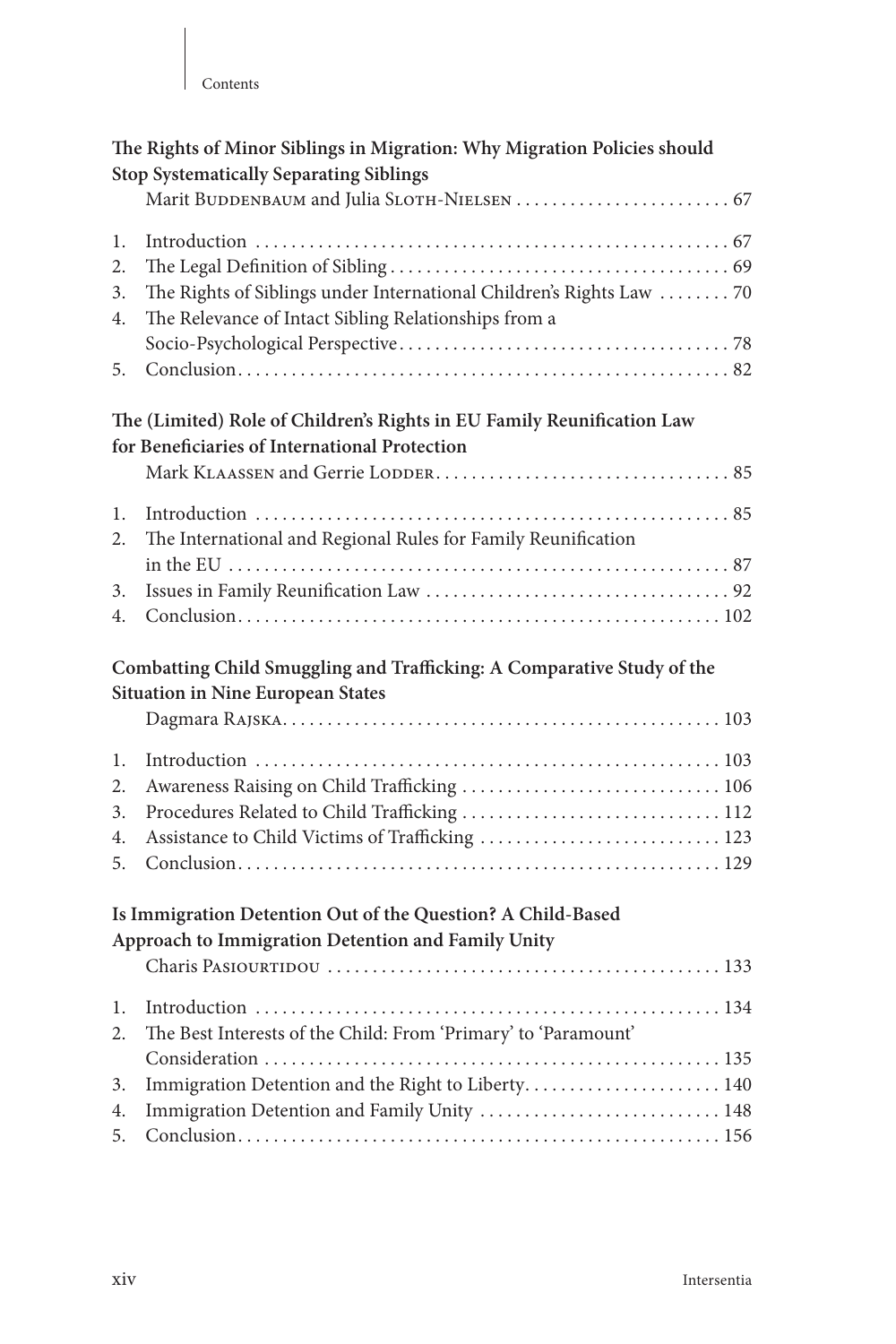## The Detention of Unaccompanied Minors in EU Asylum Law: **What is Left of Children's Rights?** Audrey Plan . . . . . . . . . . . . . . . . . . . . . . . . . . . . . . . . . . . . . . . . . . . . . . . . . . . . 159 1. Introduction . . . . . . . . . . . . . . . . . . . . . . . . . . . . . . . . . . . . . . . . . . . . . . . . . . . . 159

| 2. International Standards on the Detention of Unaccompanied Minors |
|---------------------------------------------------------------------|
|                                                                     |
| 3. The Motives for Detention: From Unsound Vagueness to Profound    |
|                                                                     |
| 4. The Duration of Detention: The Necessity of an in concreto       |
|                                                                     |
| 5. The Inadequacies of the CEAS Regarding the Detention             |
| Conditions of Unaccompanied Minors 174                              |
|                                                                     |

#### **How** *Protective* **is Custody for Unaccompanied Minors in Greece? Protecting Children's Rights within Detention**

| 5. Protecting UAM Rights within Detention  190 |
|------------------------------------------------|
|                                                |

### **Appellate Asylum and Migration Proceedings in Belgium: Challenges for the Best Interests of the Child Principle and Unity of Jurisprudence**

| 4. Relationship between the Outcome of the Case and the Language |
|------------------------------------------------------------------|
|                                                                  |
| 5. Legal Weight Attached to the Principle of the Best Interests  |
|                                                                  |
|                                                                  |
|                                                                  |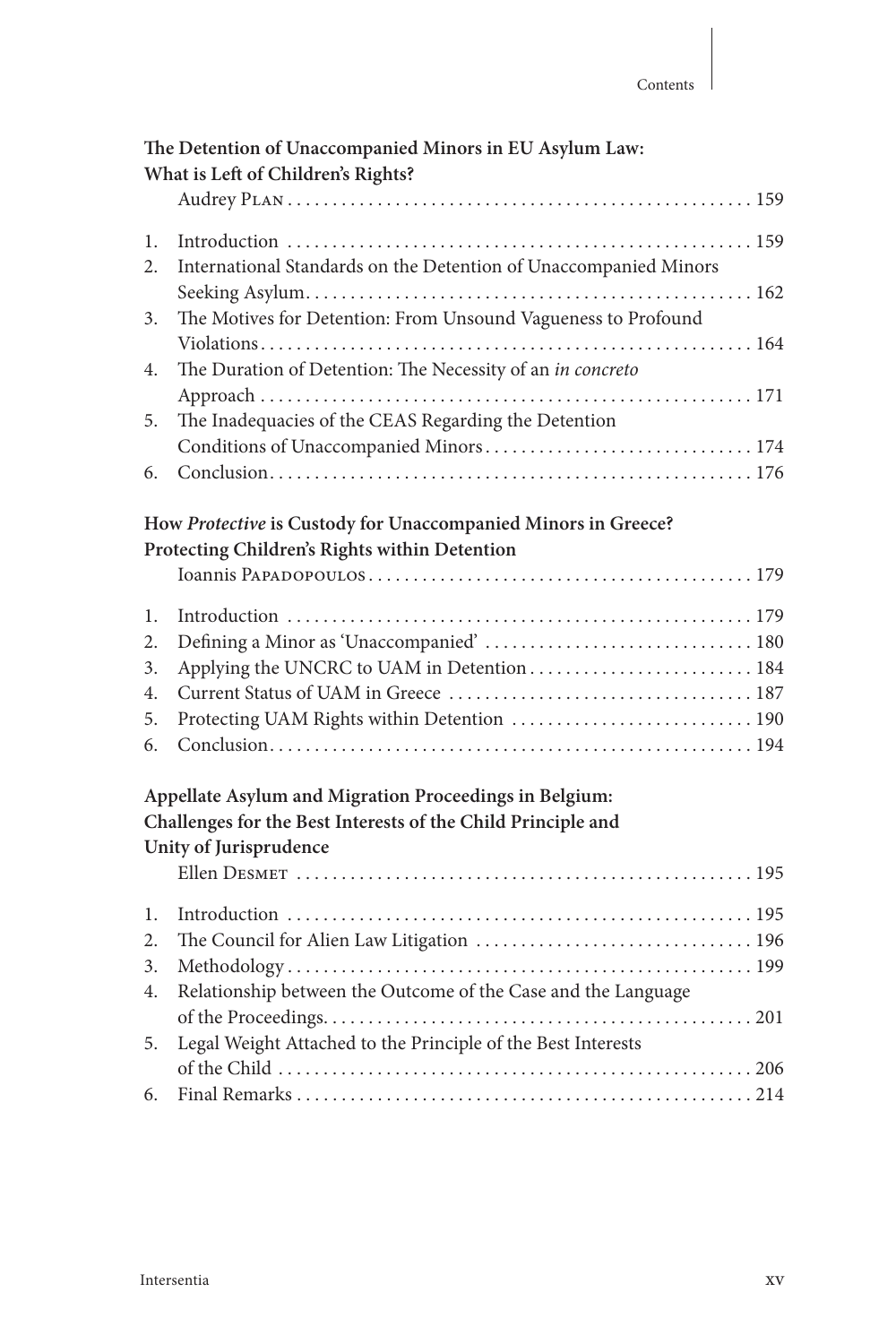| contents |
|----------|
|----------|

|    | Child Asylum Seekers in Botswana: A Critique of the Ngezi and<br><b>Iragi Decisions</b>        |
|----|------------------------------------------------------------------------------------------------|
|    |                                                                                                |
| 1. |                                                                                                |
| 2. | The Operation of the Convention on the Rights of the Child                                     |
|    |                                                                                                |
| 3. |                                                                                                |
| 4. |                                                                                                |
| 5. |                                                                                                |
|    | The Impact of Brexit on Migrant Children's Rights: Taking Responsibility<br>without Solidarity |
|    |                                                                                                |
| 1. |                                                                                                |
| 2. |                                                                                                |
| 3. | The Dubs Amendment and the EU Relocation Scheme 238                                            |
| 4. | Dubs Amendment and the Help Refugees Case  241                                                 |
| 5. | The Future of Children's Rights in a Post-Brexit Scenario  245                                 |
| 6. | The UK's Position in Relation to the EU CEAS  247                                              |
| 7. |                                                                                                |
| 8. | Cooperation in EU Information Systems and the Area of Freedom,                                 |
|    |                                                                                                |
| 9. |                                                                                                |
|    |                                                                                                |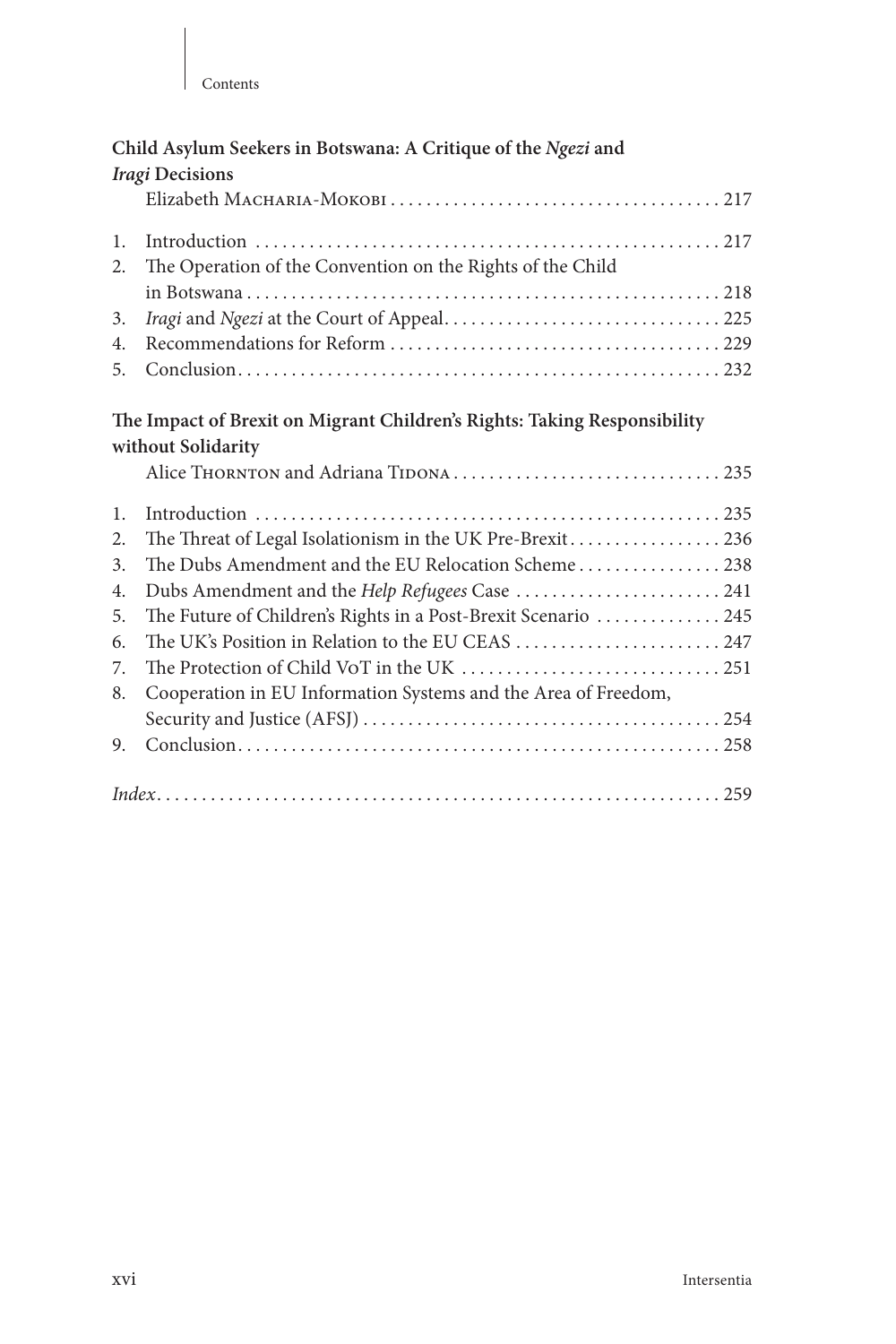## **LIST OF CASES**

## HUMAN RIGHTS COMMITTEE

| A v. Australia, Communication No. 560/1993, UN Doc. CCPR/C/59/D/560/1993 141    |
|---------------------------------------------------------------------------------|
| Bakhtiyari v. Australia, Communication No. 1069/2002, UN Doc. CCPR/             |
|                                                                                 |
| C. v. Australia, Communication No. 900/1999, UN Doc. CCPR/C/76/D/900/1999 $142$ |
| <i>F.K.A.G. v. Australia, Communication No. 2094/2011, UN Doc. CCPR/</i>        |
|                                                                                 |
| Hugo van Alphen v. The Netherlands, Communication No. 305/1988,                 |
|                                                                                 |
| Jollah v. The Netherlands, Communication No. 794/1998, UN Doc. CCPR/            |
|                                                                                 |
| Saed Shams and Others v. Australia, Communication Nos. CCPR/C/90/D/1255,        |
|                                                                                 |

#### COMMITTEE ON THE RIGHTS OF THE CHILD

*Y.B. and N.S.* (2018) CRC/C/79/D/12/2017 . . . . . . . . . . . . . . . . . . . . . . . . . . . . . . . . . . . . . . . 89

## INTER-AMERICAN COURT OF HUMAN RIGHTS

|--|--|--|--|

## EUROPEAN COURT OF HUMAN RIGHTS

| Abdullahi Elmi and Aweys Abubakar v. Malta, no. 25794/13 and 28151/13  |  |
|------------------------------------------------------------------------|--|
|                                                                        |  |
|                                                                        |  |
| Amie and others v. Bulgaria, no. 58149/08 (ECtHR 12 February 2013) 173 |  |
|                                                                        |  |
|                                                                        |  |
|                                                                        |  |
| Bouamar v. Belgium (1988), no. 9106/80 (ECtHR, 29 February 1988). 47   |  |
|                                                                        |  |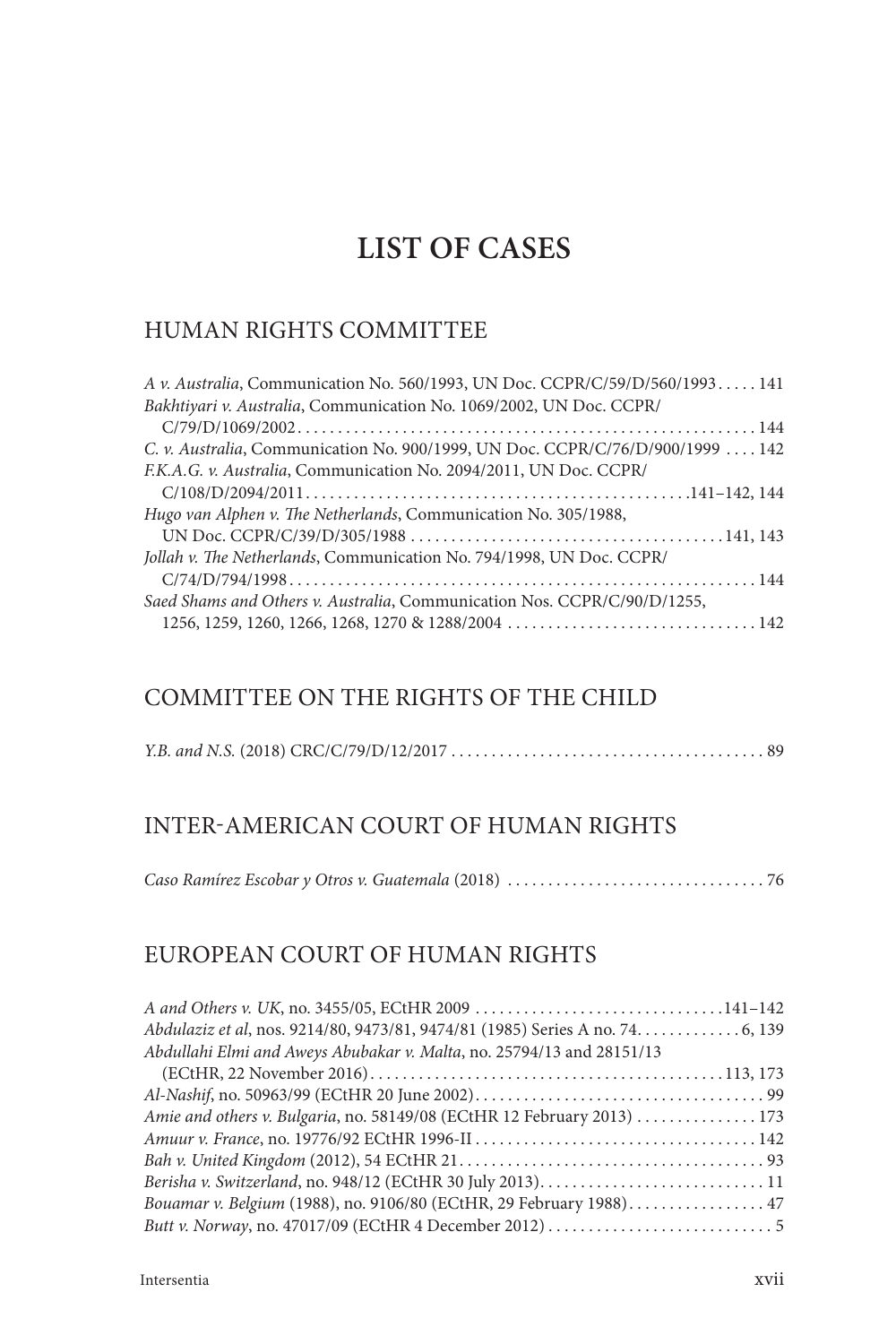| Chahal v. United Kingdom, ECtHR 1996-V 142, 169, 173                                 |                             |
|--------------------------------------------------------------------------------------|-----------------------------|
|                                                                                      |                             |
|                                                                                      |                             |
|                                                                                      |                             |
|                                                                                      |                             |
|                                                                                      |                             |
|                                                                                      |                             |
| Genovese v. Malta, no. 53124/09 (ECtHR 11 October 2011)  12                          |                             |
|                                                                                      |                             |
| Hirsi Jamaa and others v. Italy, no. 27765/09 (ECtHR, 23 February 2012)  113         |                             |
| Hode and Abdi v. United Kingdom (2013), 56 ECtHR 27 93-94                            |                             |
|                                                                                      |                             |
| James, Wells and Lee v. The United Kingdom, no. 25119/09, 57715/09                   |                             |
|                                                                                      |                             |
|                                                                                      |                             |
|                                                                                      |                             |
|                                                                                      |                             |
|                                                                                      |                             |
|                                                                                      |                             |
| K. and T. v. Finland [GC], no. 25702/94, ECtHR 2001-VII  149                         |                             |
| Kanagaratnam and Others v. Belgium, no. 15297/09, ECtHR 2011. 146                    |                             |
|                                                                                      |                             |
|                                                                                      |                             |
| Marckx v. Belgium, no. 6833/74 (1979) Series A no. 31  149                           |                             |
| Mohamad v. Greece, no. 70586/11 (ECtHR, 11 December 2014)  124                       |                             |
|                                                                                      |                             |
|                                                                                      |                             |
| MSS v. Belgium and Greece, no. 30696/09 (ECtHR 21 January 2011). 193                 |                             |
| Mubilanzila Mayeka and Kaniki Mitunga v. Belgium, ECtHR 2006-XI 267. 146, 154,       |                             |
|                                                                                      | 163, 166, 169-170,          |
|                                                                                      | $173 - 174$                 |
| Mugenzi v. France, no 52701/09 (ECtHR 10 October 2014) 89, 93                        |                             |
| Muskhadzhiyeva v. Belgium, no. 41442/07, ECtHR 2010 146, 154, 156                    |                             |
| Neulinger and Shuruk v. Switzerland, no. 41615/07, ECtHR 2010. 6, 139, 144, 151, 157 |                             |
|                                                                                      |                             |
|                                                                                      |                             |
|                                                                                      |                             |
| Ostendorf v. Germany, no. 15598/08 (ECtHR 7 March 2013)  168                         |                             |
| Pini and Others v. Romania, nos. 78028/01 and 78030/01, ECtHR 2004-V 149             |                             |
|                                                                                      |                             |
| Popov v. France, nos. 39472/07 and 39474/07, ECtHR 2012  138, 142,                   |                             |
|                                                                                      | 145–146, 154, 156           |
| Rahimi v. Greece, no. 8687/08 (ECtHR 5 July 2011) 124, 127, 136, 138, 145-146,       |                             |
|                                                                                      | 153, 166, 169–170, 173, 193 |
|                                                                                      |                             |
| Rantsev v. Cyprus and Russia, no. 25965/04 (ECtHR, 7 January 2010). 251              |                             |
|                                                                                      |                             |
| Rodrigues Da Silva and Hoogkamer v. the Netherlands, no. 50435/99,                   |                             |
|                                                                                      |                             |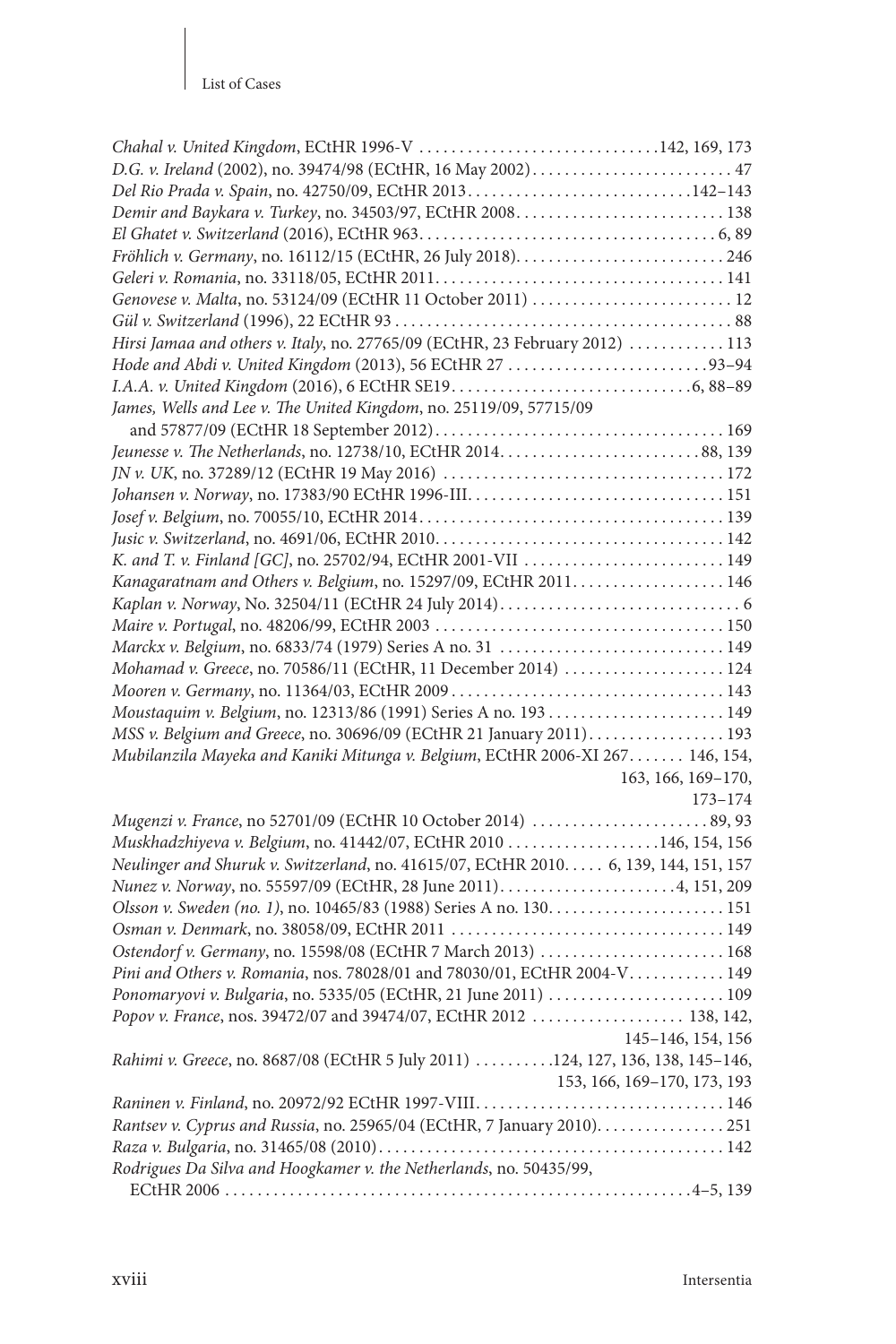| T. v. the United Kingdom, no. 24724/94 (ECtHR, GC, 16 December 1999) 47 |
|-------------------------------------------------------------------------|
|                                                                         |
| Tarakhel v. Switzerland, no. 29217/12 (ECtHR, 4 November 2014) 124      |
|                                                                         |
| V. v. the United Kingdom, no. 24888/94 (ECtHR, GC, 16 December 1999) 47 |
|                                                                         |
| Z.H. and R.H. v. Switzerland, no. 60119/12 (ECtHR 8 December 2015) 99   |
|                                                                         |

## EUROPEAN COMMITTEE OF SOCIAL RIGHTS

## COURT OF JUSTICE OF THE EUROPEAN UNION

| Joined Cases C-297/88 and C-197/89 Dzodzi [1990] ECR I-3763  49               |  |
|-------------------------------------------------------------------------------|--|
|                                                                               |  |
|                                                                               |  |
| Case C-540/03 European Parliament v. Council [2006] ECR I-57693, 48-49, 137   |  |
|                                                                               |  |
|                                                                               |  |
| Case C-482/10 Teresa Cicala v. Regione siciliana [2011] ECLI:EU:C:2011:868 54 |  |
| Case C-617/10, Åkerberg Fransson, ECLI:EU:C:2013:105 4, 245, 248              |  |
|                                                                               |  |
|                                                                               |  |
|                                                                               |  |
| Joined Cases C-356/11 and C-357/11, O. S. & L., ECLI:EU:C:2012:776 7, 90, 138 |  |
|                                                                               |  |
|                                                                               |  |
| Case C-166/13 Sophie Mukarubega [2014] ECLI:EU:C:2014:233654                  |  |
|                                                                               |  |
|                                                                               |  |
|                                                                               |  |
|                                                                               |  |
| Case C-8/15 Ledra Advertising Ltd and Others [2016] ECLI:EU:C:2016:701  45    |  |
|                                                                               |  |
|                                                                               |  |
|                                                                               |  |
| Case C-82/16 K.A and Others v. Belgium [2018] ECR I 10, 138                   |  |
|                                                                               |  |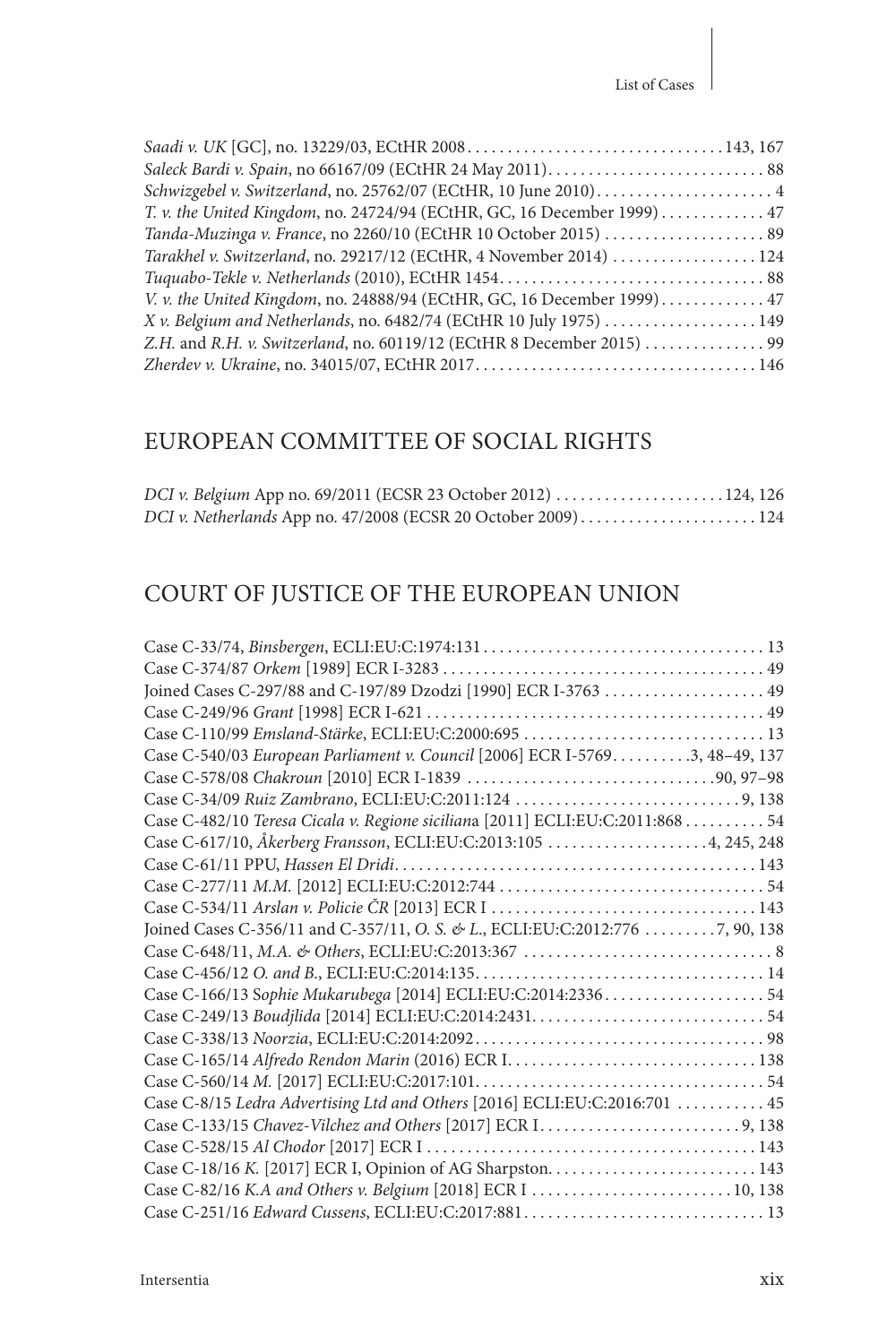List of Cases

## NATIONAL COURTS

## BELGIUM

| Council of State 26 September 1996, No. 61990; Council of State 1 April 1997, |  |
|-------------------------------------------------------------------------------|--|
|                                                                               |  |
|                                                                               |  |
|                                                                               |  |
|                                                                               |  |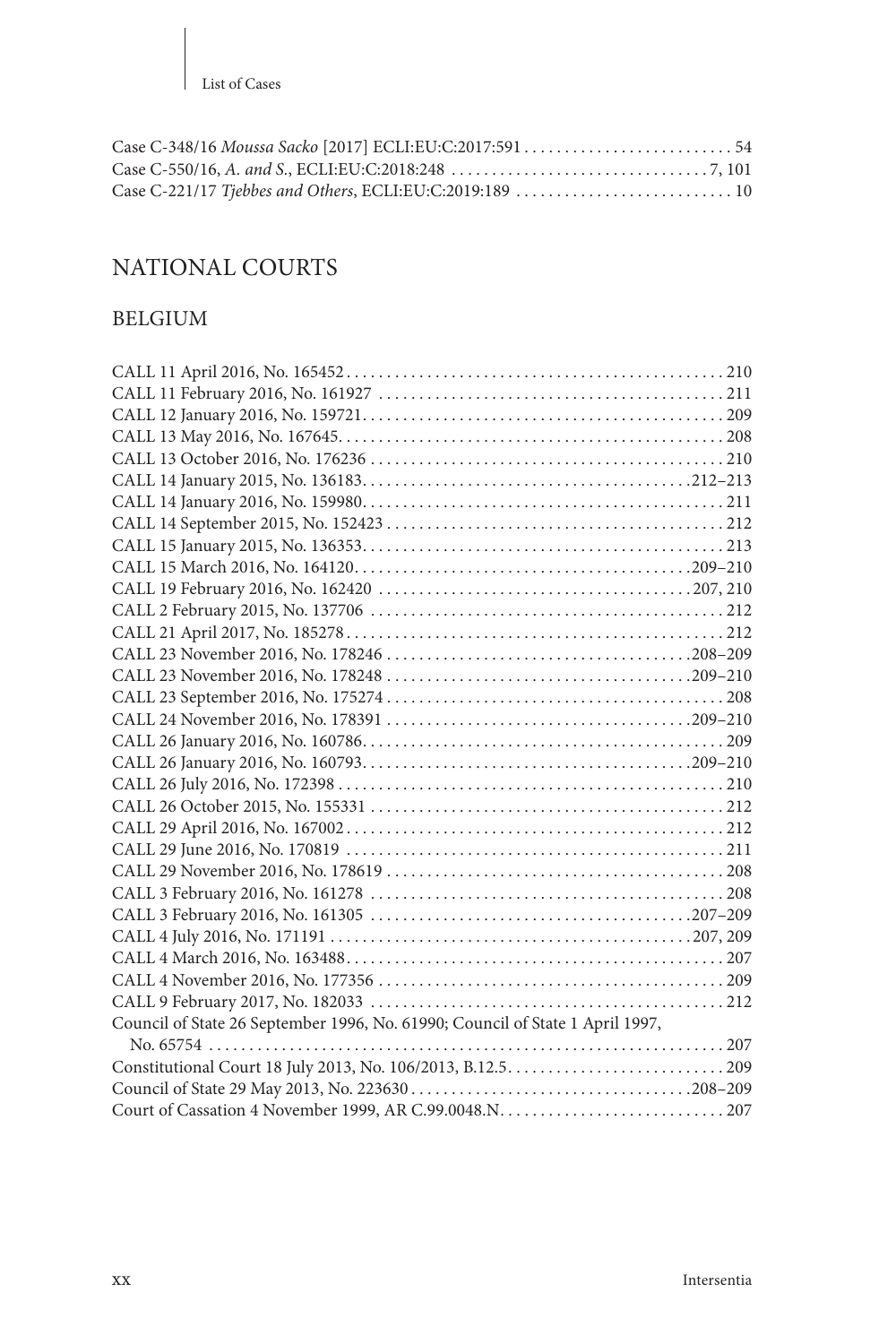## BOTSWANA

| Attorney General and Others v. Dickson Thapela and Others CACGB 096-14 233 |
|----------------------------------------------------------------------------|
|                                                                            |
|                                                                            |
|                                                                            |
|                                                                            |
| Ntshekisang v. Ntshekisang [2011] 2 BLR 894 (HC)220-221                    |
|                                                                            |
|                                                                            |
|                                                                            |
|                                                                            |
|                                                                            |
|                                                                            |
|                                                                            |
|                                                                            |

### NETHERLANDS

|--|

## UNITED KINGDOM

| Kennedy v. The Charity Commission [2014] UKSC 20, [2015] AC 455, [133]244   |  |
|-----------------------------------------------------------------------------|--|
|                                                                             |  |
| R. (Citizens UK) v. Secretary of State for the Home Department [2018]       |  |
|                                                                             |  |
| R. (Help Refugees Ltd) v. Secretary of State for the Home Department [2018] |  |
|                                                                             |  |
|                                                                             |  |
| R. v. Secretary of State for the Home Department, ex parte Brind [1991]     |  |
|                                                                             |  |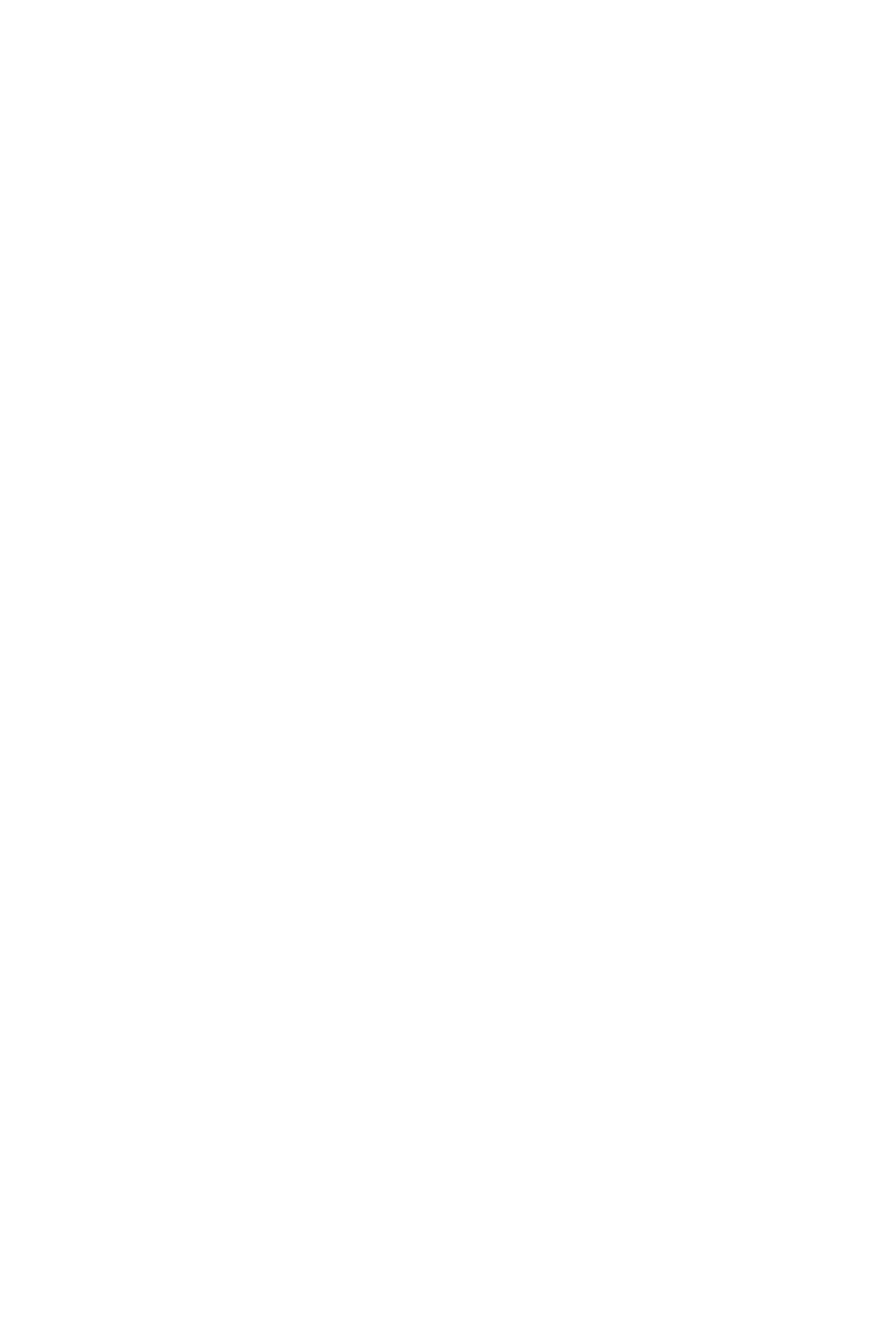## **LIST OF AUTHORS**

#### *Marit Buddenbaum*

 Doctoral candidate at the Department of Private Law at VU Amsterdam, the Netherlands.

#### *Ellen Desmet*

 Assistant professor of migration law and member of the Migration Law Research Group/Human Rights Centre/CESSMIR at Ghent University, Belgium.

#### *Mark Klaassen*

 Assistant professor of immigration law at the Institute of Immigration Law, Leiden University, the Netherlands.

#### *Ton Liefaard*

Vice-dean of Leiden Law School and holds the UNICEF Chair in Children's Rights at Leiden University, the Netherlands.

#### *Gerrie Lodder*

 Researcher and lecturer at the Institute of Immigration Law, Leiden University, the Netherlands.

#### *Elizabeth Macharia-Mokobi*

Senior lecturer at the University of Botswana Department of Law.

#### *Ioannis Papadopoulos*

 Doctoral candidate at the Institute of Criminal Justice Studies, University of Portsmouth, United Kingdom

#### *Charis Pasiourtidou*

 Lawyer at the Research and Documentation Directorate, Court of Justice of the European Union, Luxembourg.

#### *Audrey Plan*

 Doctoral candidate and research assistant at the Department of Political Science, Trinity College Dublin, Ireland.

#### *Dagmara Rajska*

 Postdoctoral researcher at the UCERF, Molengraaff Institute for Private Law, Utrecht University, the Netherlands (2018-2019).